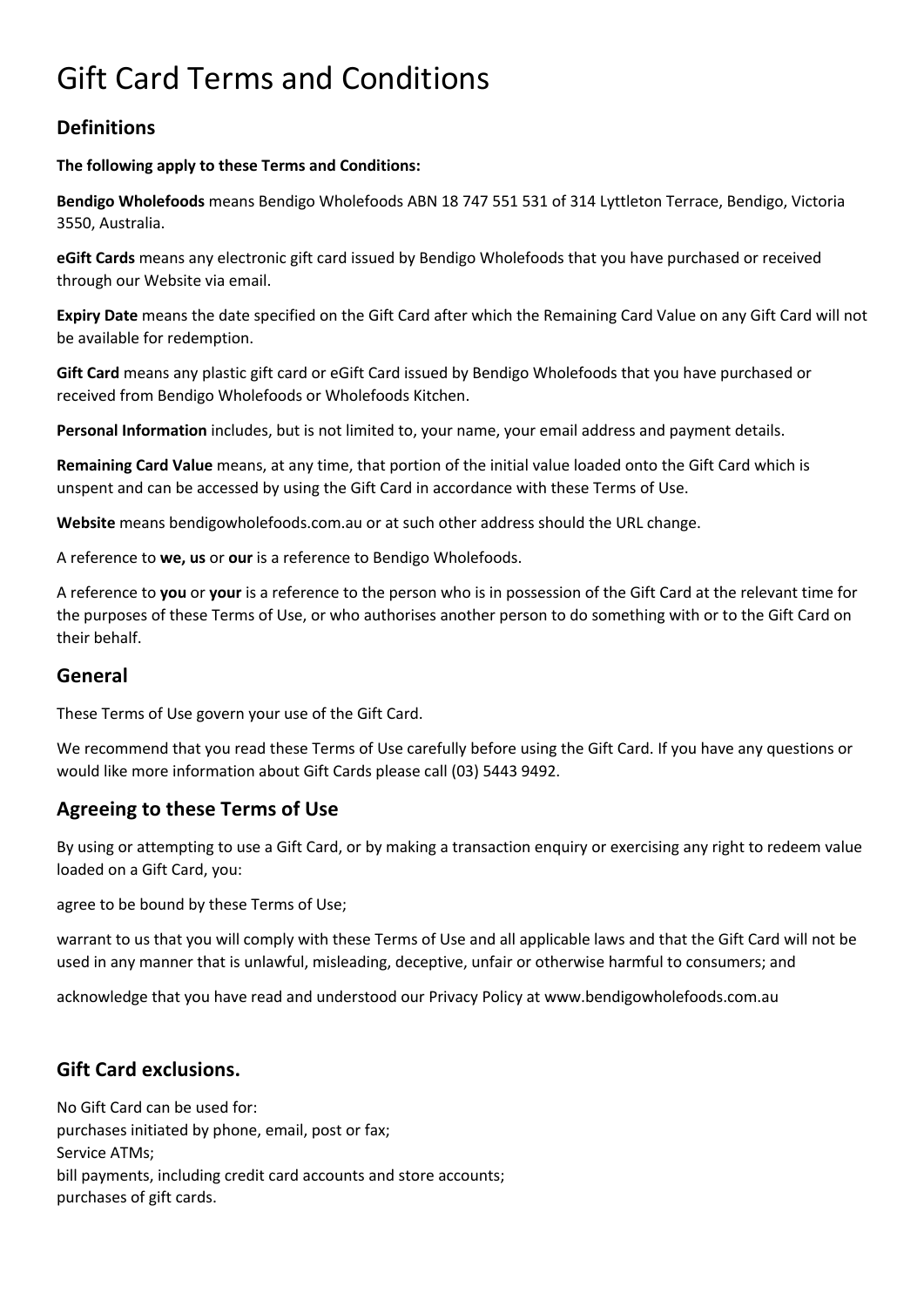## **Activation**

There may be a delay with the Gift Card activating in the system once loaded. During this delay, the Gift Card cannot be used for purchases or transaction enquiries.

#### **Purchases with your Gift Card or E-gift card.**

Select goods or services at Bendigo Wholefoods or Wholefoods Kitchen and take them to the point of sale. The point of sale will instruct you to present your Gift Card, and then scan the barcode. The transaction will be completed when the balance has reduced on your Gift Card. No change will be given. Any Remaining Card Value can only be used in whole or part against future purchases.

You agree that we can reduce the Remaining Card Value by the value of all purchases of goods and services that are authorised by you.

#### **Transactions are authorised by you by:**

presenting your Gift Card and scanning the barcode or allowing an operator or other person to do so, at an electronic point of sale terminal at Bendigo Wholefoods.

#### **When you authorise a transaction:**

you are confirming that the transaction correctly represents the purchase price of the goods or services obtained; and

you are agreeing to pay the amount of that transaction by the reduction of the Remaining Card Value.

#### **Purchases exceeding the Gift Card value**

Your Gift Card may only be used to make purchases up to the Remaining Card Value. If you wish to make a purchase for an amount that exceeds the Remaining Card Value, you must pay the excess using another payment method.

#### **No cash advances**

You cannot obtain any cash advance with your Gift Card or redeem your Gift Card for cash.

## **Validity and expiry of Gift Cards**

Gift cards are valid for 3 years from date of purchase.

Your Gift Card will be valid for use until the Expiry Date. Any Remaining Card Value that remains on a Gift Card after the Expiry Date will not be available for use. To check the Expiry Date of your Gift Card, check the back of the card, call (03)5443 9492 or visit in-store and ask at the registers.

#### **Lost or stolen Gift Cards**

Treat your Gift Card like cash, lost or stolen Gift Cards will not be replaced or refunded.

#### **Faulty or damaged Gift Cards**

A Gift Card will only be reissued if it is proven to be faulty or damaged as a result of the production process or otherwise due to the fault of Bendigo Wholefoods.

#### **Destruction of Gift Card with no value**

Once the Remaining Card Value is completely used, destroy the Gift Card by cutting it in half diagonally. Your Gift Card cannot be reloaded.